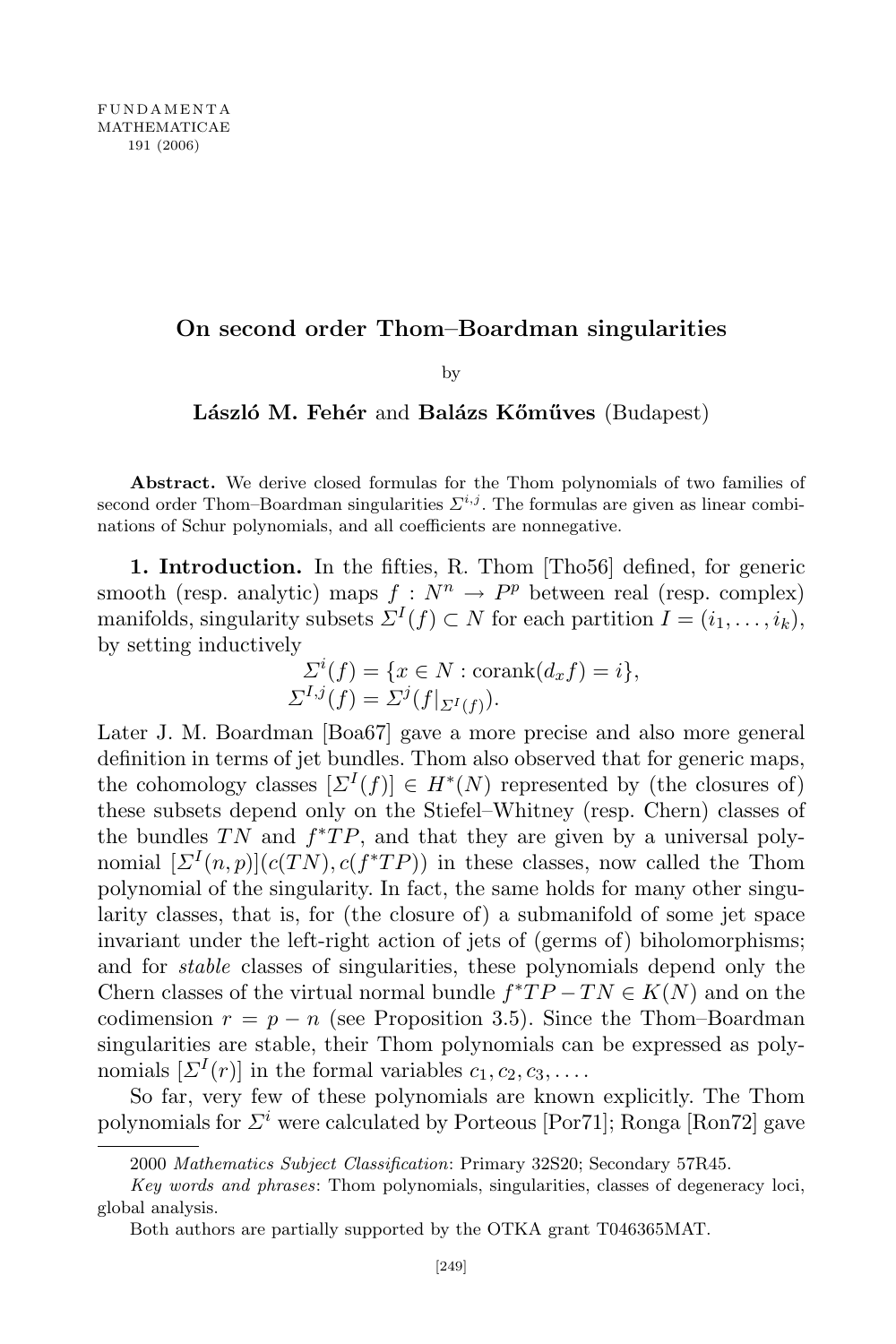an algorithm to calculate the classes for  $\mathcal{L}^{i,j}$ , but this algorithm is inefficient even using today's top personal computers, and the only known formula derived from it gives the Thom polynomials of  $\Sigma^{1,1}$  (for all r). M. Kazarian in [Kaz] simplified the argument of Ronga and also gave slightly different versions of the original algorithm. Recently the Thom polynomials for  $\Sigma^{1,1,1}$ were calculated in [BFR02] using the methods of restriction equations; and some other sporadic results are known (for example  $\Sigma^{1,1,1,1}$  in the case  $r=0$ , see [Gaf83];  $\Sigma^{1^k}$  for  $k \leq 8$ ,  $r = 0$ , see [Rim01]). The present work can be considered as the first step of the more ambitious quest for a formula for the Thom polynomials of all second order Thom–Boardman singularities  $\mathcal{Z}^{i,j}$ . We would like to emphasize that it was not a priori clear that such formulas exist: in fact, the method of restriction equations [Rim01] suggested just the contrary, since the complexity of singularities with codimension smaller than that of  $\sum^{i,j}(r)$  is rapidly increasing with i.

The success of the method of restriction equations (for a more detailed account than in [Rim01] see [FR04]) encouraged us to try it in this situation as well. To our surprise we realized that the restriction equation we started to study is a consequence of the fact mentioned above, that these singularities are stable. It turned out that in essence, everything needed to produce our formulas has been known for at least 20 years.

From the results of Porteous [Por71] and Ronga [Ron72] one can deduce that in some sense it is natural to write the polynomials  $[\Sigma^{i,j}(r)]$  in terms of Schur polynomials. After finishing this work we were informed by Piotr Pragacz that he also used Schur polynomial methods to calculate other Thom polynomials [Pra]. Theorems 4.8 and 4.10 give the formulas as (nonnegative) linear combinations of Schur polynomials. To state them, we introduce the notations

$$
E_{\lambda/\mu}(n) := \det \left[ \begin{pmatrix} \lambda_k + n - k \\ \mu_l + n - l \end{pmatrix} \right]_{k,l \le n}, \quad F_{\lambda/\mu}(n) := \det \left[ \begin{Bmatrix} \lambda_k + n - k \\ \mu_l + n - l \end{Bmatrix} \right]_{k,l \le n}
$$

where  $\lambda$  and  $\mu$  are partitions, and  $\{^n_k\} = \sum_{j=0}^k {n \choose j}$  $\binom{n}{j}$ .

THEOREM 4.8. The Thom polynomial of the second order Thom-Boardman singularity  $\Sigma^{i,j}(-i+1)$  is

$$
[\varSigma^{i,j}(-i+1)]=\sum_{\mu\subset\delta}2^{|\mu|-j(j-1)/2}\cdot E_{\delta/\mu}(i)\cdot s_{(d-|\mu|,\widetilde{\mu})}
$$

where  $\delta$  is the "staircase" partition  $\delta = (j, j - 1, \ldots, 2, 1)$ , and d is the codimension of  $\sum^{i,j}(-i+1)$ , that is,  $d = i + j(j+1)/2$ .

Note that these are the simplest singularities which can occur for negative codimension maps. In the setting of  $f : N^n \to P^{n-i+1}$  described above,  $s_{\lambda}$  becomes  $s_{\lambda}(f^*TP - TN)$ .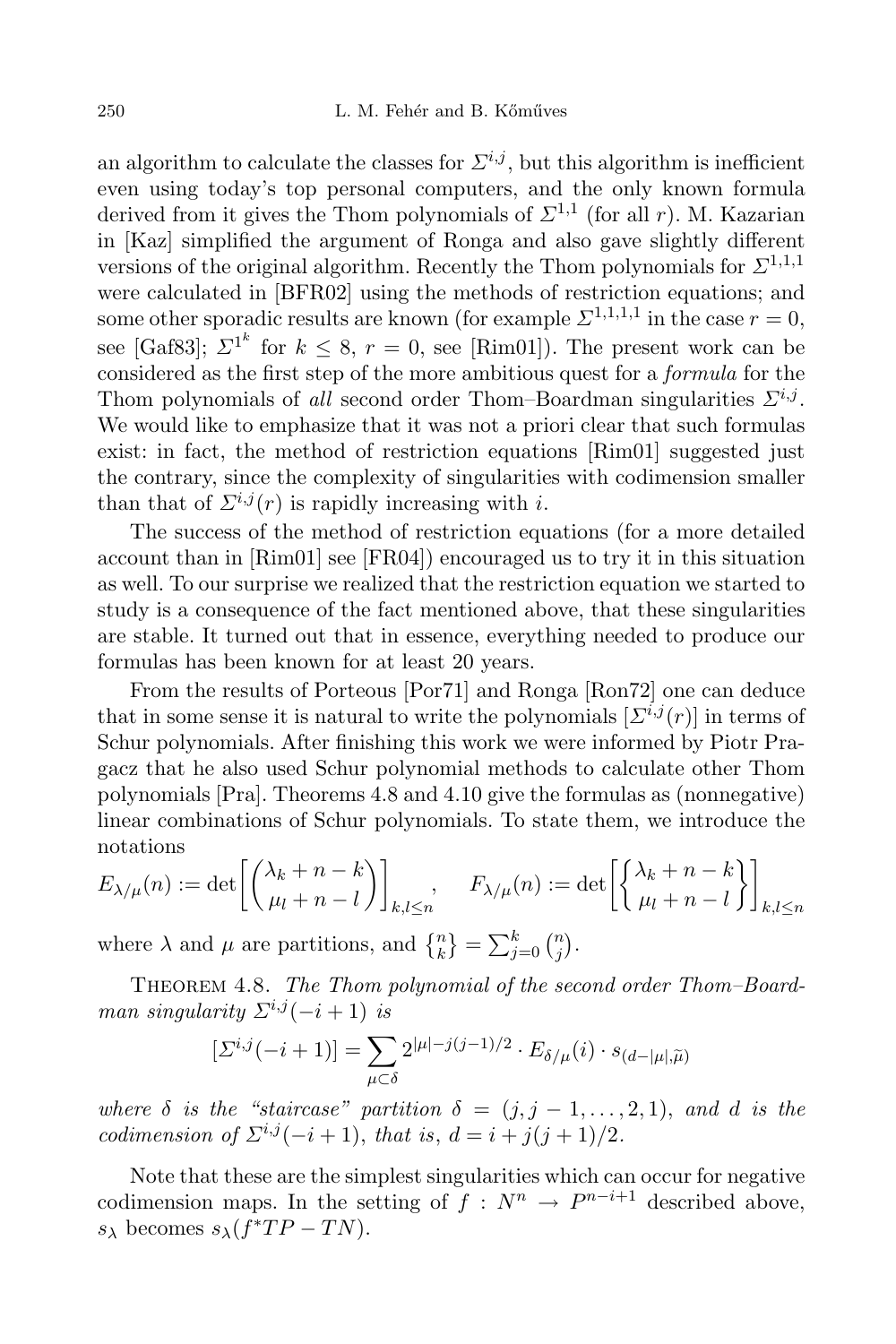

Fig. 1. The partition  $(i^{r+i} + \mathbf{C}\tilde{\nu}, \tilde{\mu})$ 

THEOREM 4.10. The Thom polynomial of  $\Sigma^{i,1}(r)$  is

$$
[\varSigma^{i,1}(r)]=\sum_{(\nu,\mu)\in I}F_{\nu/\mu}(i)\cdot s_{(i^{r+i}+\mathbf{G}\widetilde{\nu},\widetilde{\mu})}
$$

where  $I = \{(\nu, \mu) : \nu \subset (r + i)^i, l(\mu) \leq i, |\nu| - |\mu| = i - 1\}$  (see Figure 1).

The second order Thom–Boardman singularities are indexed by the three parameters  $i, j$  and r (although to us, it seems to be more natural to use  $h = r + i$  instead of r). Theorems 4.8 and 4.10 each provide a closed formula for a two-parameter family. This furnishes two "transversal" planes in the 3-dimensional space of parameters. In the latter case we get a family where r can run independently, giving infinitely many examples of Thom series (see [FR]). Namely, if we fix i and j, the Thom polynomials for different  $r$ 's should fit together into one series

$$
\mathrm{Ts}(\varSigma^{i,j})=\sum_{\gamma}c_{\gamma}\cdot d_{\gamma}
$$

where  $\gamma$  runs over nonincreasing Z-valued sequences of length  $i + k =$  $i + ij - {i \choose 2}$ <sup>j</sup>) with fixed sum  $|\gamma| = j(j - i) \leq 0$ . Here,  $c_{\gamma}$  are (integer) coefficients—independent of r—and  $d_{\gamma}$  are "renormalized" Schur polynomials  $d_{\gamma} = s_{(h^{i+k}+\gamma)}$ . Furthermore, Theorem 4.2 says that  $c_{\gamma} = 0$  unless  $\gamma_l \geq 0$  for  $l \leq i$  and  $\gamma_l \leq 0$  for  $l > i$ . In this notation, Theorem 4.10 becomes

$$
Ts(\Sigma^{i,1}) = \sum_{(\nu,\mu)\in I'} F_{\nu/\mu}(i) \cdot d_{(\mu,-\nu_i,-\nu_{i-1},...,-\nu_1)}
$$

with  $I' = \{(\nu, \mu) : l(\nu) \leq i, l(\mu) \leq i, |\nu| - |\mu| = i - 1\}$ . Theorem 4.8 provides the "lowest terms" for the Thom series  $\text{Ts}(\Sigma^{i,j})$ .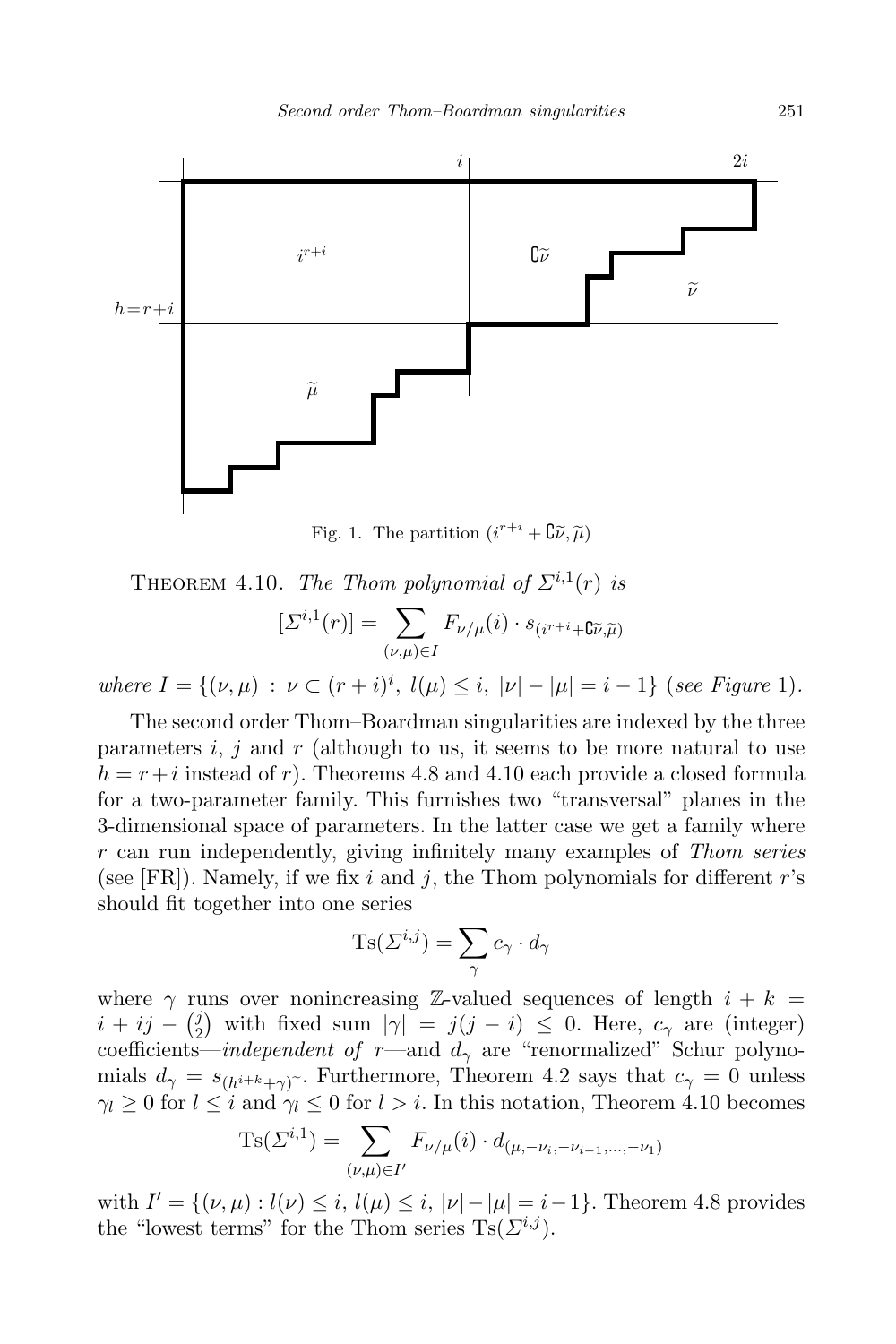We thank Anders Buch, Maxim Kazarian and Richárd Rimányi for conversations on the topic. We used John Stembridge's SF package for Maple [Ste] extensively during the preparation of this paper.

Notations. A partition is a nonincreasing sequence of positive integers  $\mu = (\mu_1 \geq \cdots \geq \mu_n > 0)$ ; the length of a partition is denoted by  $l(\mu) = n$ , its weight by  $|\mu| = \sum \mu_i$ . We adopt the convention that  $\mu_i = 0$  if  $i > l(\mu)$ . The dual (or conjugate) partition is denoted by  $\tilde{\mu}$ , i.e.  $\tilde{\mu}_j = \max\{k : \mu_k \geq j\};$ note that  $l(\tilde{\mu}) = \mu_1$ .  $\lambda \pm \mu$  denotes the sequence given by pointwise addition (resp. subtraction); while  $\lambda + \mu$  is again a partition,  $\lambda - \mu$  is often not.  $(\lambda, \mu)$  denotes the concatenation, i.e.  $(\lambda_1, \ldots, \lambda_{l(\lambda)}, \mu_1, \ldots, \mu_{l(\mu)})$ . Finally,  $n^k$ is the "block" partition  $(n, n, \ldots, n)$  (k times); and for  $\lambda \subset n^k$  we denote its "complement" by  $\mathcal{C}\lambda$ , i.e.  $(\mathcal{C}\lambda)_j = n - \lambda_{k+1-j}$  (we omit the block itself from the notation, as it will always be clear from the context).

Let  $c_1, c_2, \ldots$  and  $s_1, s_2, \ldots$  be two sequences of (formal) variables related by the equation

$$
(1 + c_1t + c_2t^2 + c_3t^3 + \cdots) \cdot (1 - s_1t + s_2t^2 - s_3t^3 + \cdots) = 1.
$$

The Schur polynomial  $s_{\lambda}$  is then the determinant  $s_{\lambda} = det[s_{\lambda_i-i+j}]$  $\det[c_{\tilde{\lambda}_i-i+j}]$  (we adopt the convention that  $c_0 = 1$  and  $c_k = 0$  for  $k < 0$ ; similarly for  $s_0$  and  $s_{0}$ . If we set the degree of  $c_k$  (resp.  $s_k$ ) to k, then  $s_{\lambda}$ will be a homogeneous polynomial of degree  $|\lambda|$ .

If  $E \to X$  is a complex vector bundle, or more generally,  $E \in K(X)$ , we can interpret these sequences as its Chern and Segre classes; the resulting expression is denoted by  $s_{\lambda}(E)$ , and is an element of  $H^*(X)$ , the singular cohomology group with integer coefficients. Note that  $s_{\lambda}(-E) = s_{\widetilde{\lambda}}(E^*)$ where  $E^* = \text{Hom}(E, \mathbb{C})$  is the dual bundle of E.

The Littlewood–Richardson coefficients will be denoted by  $c^{\lambda}_{\mu,\nu}$ , i.e. we have the expansion  $s_{\mu} \cdot s_{\nu} = \sum_{\lambda} c_{\mu, \nu}^{\lambda} s_{\lambda}$ .

2. Thom polynomials. We use the general framework of "Thom polynomials for group actions" introduced by M. Kazarian [Kaz01]; see also [FR04].

Let  $\rho: G \to GL(V)$  be a representation of the Lie group G on the vector space V. Then any closed invariant subvariety  $\Sigma$  of V represents an equivariant cohomology class  $[\Sigma] \in H^*_G(V) \cong H^*(BG)$ . We sometimes call this class the Thom polynomial because  $H^*(BG)$  is (at least rationally) a polynomial ring, and the Thom polynomials of singularities are special cases where V is the (infinite-dimensional) vector space of holomorphic germs  $(\mathbb{C}^n,0) \rightarrow$  $(\mathbb{C}^p,0)$ , and G is the "left-right" group  $\mathcal{A}(n,p) = j^{\infty} \text{Diff}(n) \times j^{\infty} \text{Diff}(p)$ where  $j^{\infty}$  Diff(n) denotes the group of germs of biholomorphisms of  $(\mathbb{C}^n, 0)$ . Some caution is required in this case since there is no natural topology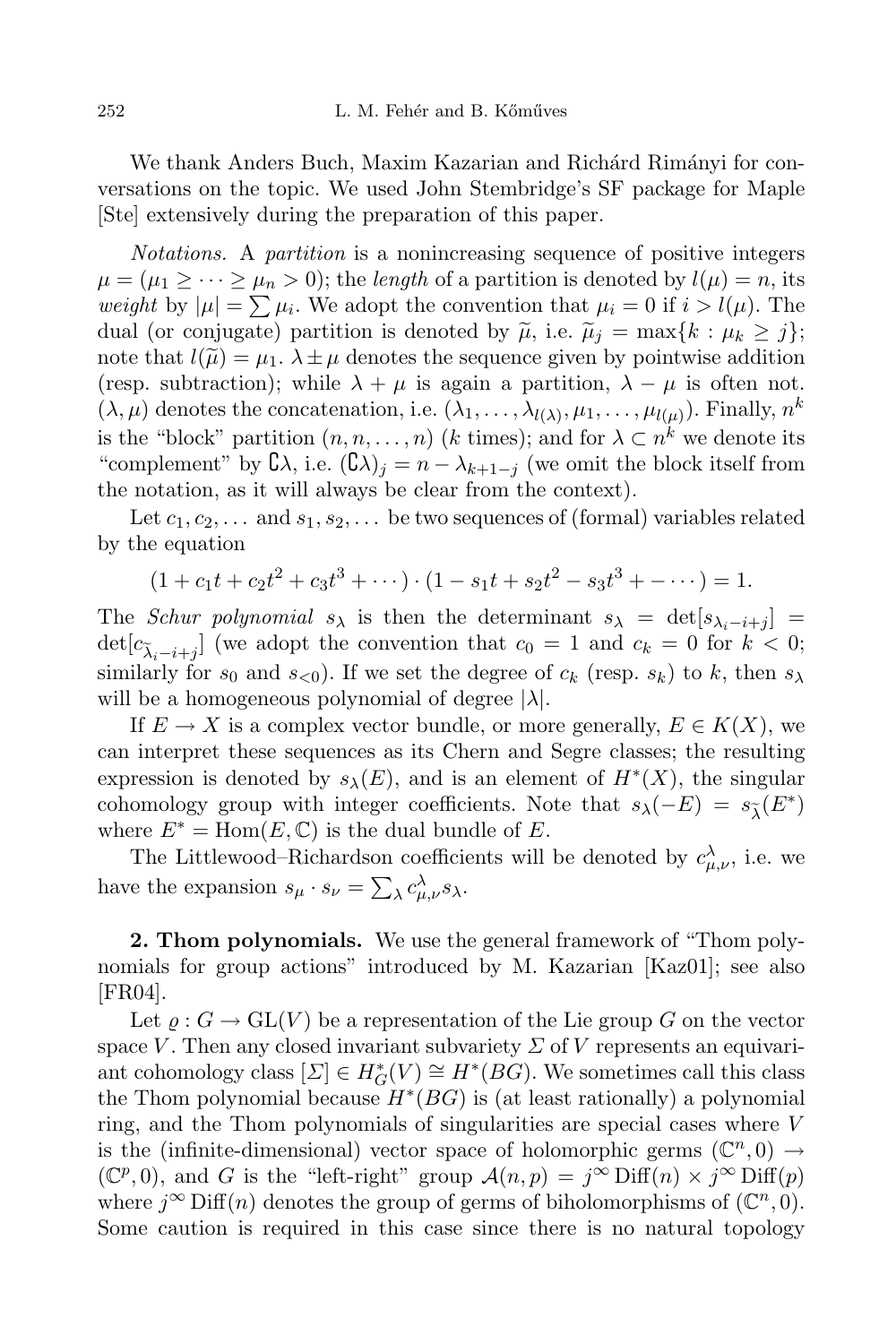defined on the group  $\mathcal{A}(n, p)$ , so the classifying space  $B\mathcal{A}(n, p)$  is not defined. As explained in [Rim02], one can work with the classifying space of the subgroup of linear germs  $GL_n \times GL_n \subset \mathcal{A}(n,p)$  instead. We have  $H^*(B(\mathrm{GL}_n\times \mathrm{GL}_p))\cong \mathbb{Z}[a_1,\ldots,a_n,b_1,\ldots,b_p]$  and one can interpret the variables as Chern classes:  $a_i = c_i(A)$  and  $b_i = c_i(B)$  for the tautological vector bundles  $A^n \to BGL_n$  and  $B^p \to BGL_p$ .

The Thom polynomial has a geometric meaning. Suppose that  $E \to X$ is a  $\varrho$ -bundle, i.e. E is of the form  $P \times_{\varrho} V$  for some principal G-bundle  $P \to X$ . Then we can define a subset  $\Sigma(E)$  of the total space of E, the union of  $\Sigma$ -points in each fiber.

PROPOSITION 2.1. If  $\sigma : X \to E$  is a generic section (transversal to  $\Sigma(E)$ ) then for the cohomology class  $[\Sigma(\sigma)] \in H^*(X)$  defined by

$$
\Sigma(\sigma) := \{ x \in X : \sigma(x) \in \Sigma(E) \}
$$

we have

$$
[\varSigma(\sigma)]=k^*[\varSigma]
$$

where  $k: X \to BG$  is the classifying map of the principal G-bundle  $P \to X$ .

**3. Thom polynomials of**  $\Sigma^{i,j}$ . This approach to  $\Sigma^{i,j}$  singularities is fairly standard (see e.g. [Ron72, AVGL91, Kaz]).

Our goal is to reduce the situation to the study of a finite-dimensional representation. This is possible since the  $\Sigma^{i,j}$  class of a map germ depends only on its first and second partial derivatives. The difficulty is that the second partial derivatives depend on the choice of the local coordinate system in a complicated (nonlinear) way. Let  $f : N^n \to P^p$  be a holomorphic map of complex manifolds. Let  $J^2(f) \to N$  denote the bundle of second jets along f, i.e. the fiber  $J_x^2(f)$  over  $x \in N$  is the set of 2-jets of map germs from  $(N, x)$  to  $(P, f(x))$ . In other words, we identify two map germs if their first and second partial derivatives at  $x \in N$  agree for some local coordinate system. The map f defines a section  $j^2(f)$  of  $J^2(f)$  by taking the 2-jet of f at every point  $x \in N$ . It is easy to see that

$$
J_x^2(f) \cong \text{Hom}(T_xN, T_{f(x)}P) \oplus \text{Hom}(\text{Sym}^2(T_xN), T_{f(x)}P).
$$

This diffeomorphism depends on the local coordinate system chosen, however it can be shown that

$$
J^2(f) \cong \text{Hom}(TN, f^*(TP)) \oplus \text{Hom}(\text{Sym}^2(TN), f^*(TP))
$$

as a fiber bundle. Let us fix such an isomorphism  $\varphi$  for now. Then with every point  $x \in N$  we associate two linear maps:  $d_x f : T_x N \to T_{f(x)} P$  and  $d_x^2 f : Sym^2(T_x N) \to T_{f(x)}P$ . The map  $d_x^2 f$  depends on the choice of  $\varphi$  but (as can be easily checked) the induced map

$$
\widehat{\mathrm{d}^2_x f}: \mathrm{Sym}^2(\mathrm{Ker}(\mathrm{d}_x f)) \to \mathrm{Coker}(\mathrm{d}_x f)
$$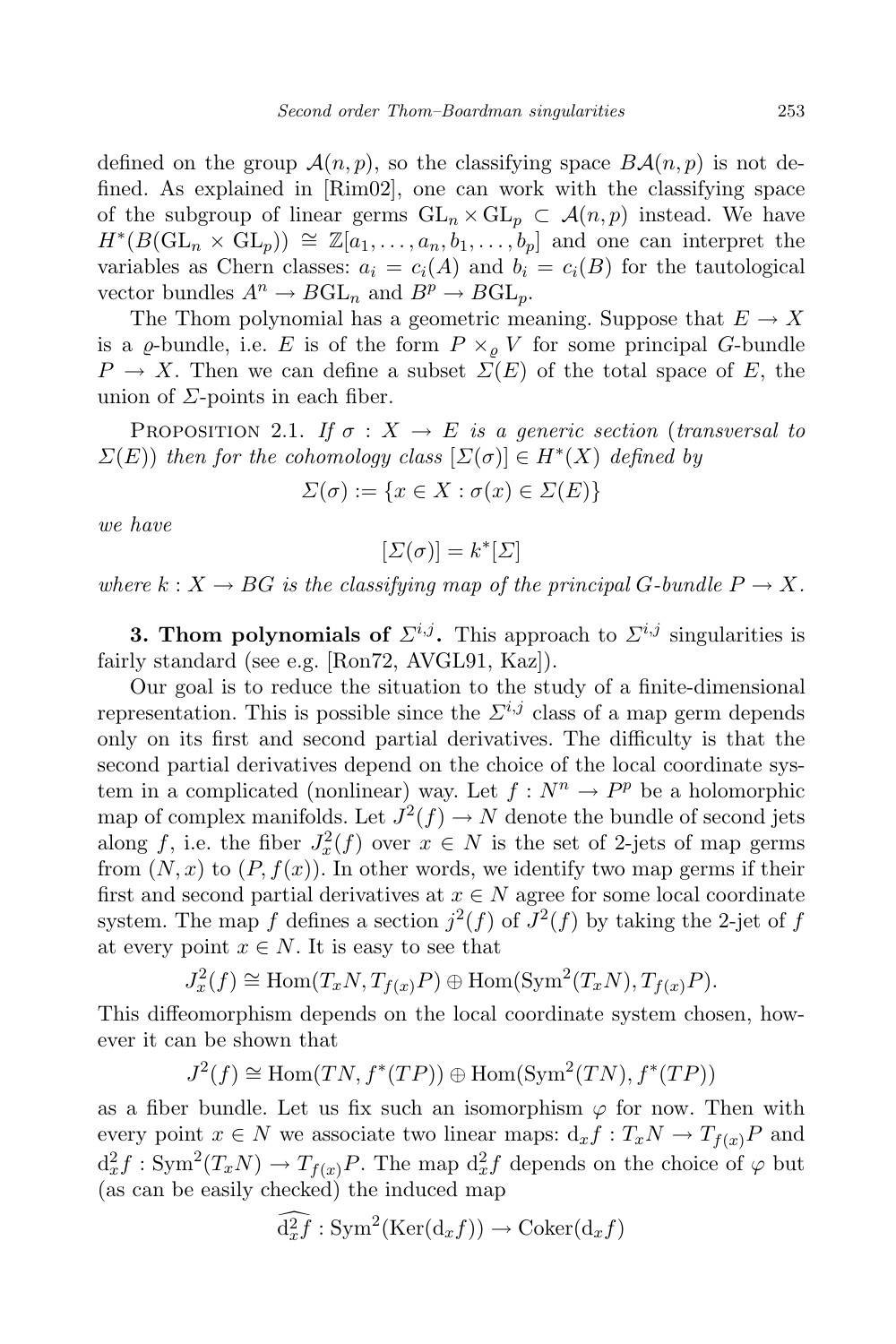does not. The map  $d_x^2 f$  was introduced by I. R. Porteous in [Por71, Proposition 2.1, and called the *second intrinsic derivative*, to give a simpler definition for the  $\Sigma^{i,j}$  classes. To formulate the result we need a definition. Let  $\alpha \in \text{Hom}(\text{Sym}^2 A, B)$  be a linear map where A, B are vector spaces. Since  $Sym^2 A \cong (A \otimes A)/A^2A$ , there is a canonical inclusion Hom(Sym<sup>2</sup> A, B) ⊂  $Hom(A \otimes A, B)$ , so  $\alpha$  defines an element  $\widetilde{\alpha} \in Hom(A, A^* \otimes B)$ .

DEFINITION 3.1.  $\text{corank}_2(\alpha) := \text{corank}(\widetilde{\alpha})$ .

PROPOSITION 3.2 (J. M. Boardman [Boa67, Theorem 7.15]).

 $\Sigma^{i,j}(f) = \{x \in N : \text{corank}(\mathrm{d}_x f) = i, \, \text{corank}_2(\bar{\mathrm{d}}_x^2 f) = j\}.$ 

We would like to use this form to show that the Thom polynomial of  $\Sigma^{i,j}$ agrees with the Thom polynomial corresponding to the following finitedimensional representation. Let  $A$  and  $B$  be complex vector spaces and let  $V = \text{Hom}(A, B) \oplus \text{Hom}(\text{Sym}^2 A, B)$ . The group  $G = \text{GL}(A) \times \text{GL}(B)$ acts on V.

DEFINITION 3.3. Let  $A, B$  be vector spaces and define the subvarieties  $\mathcal{Z}^{\bullet,j}(A,B) := {\alpha \in \text{Hom}(\text{Sym}^2 A, B) : \text{corank}_2(\alpha) = j},$  $\sum^{i,j}(A, B) := \{(\alpha_1, \alpha_2) \in \text{Hom}(A, B) \oplus \text{Hom}(\text{Sym}^2 A, B) : \text{corank}(\alpha_1) = i,$  $\widehat{\alpha}_2 \in \Sigma^{\bullet,j}(\text{Ker}(\alpha_1), \text{Coker}(\alpha_1))\},\$ 

where  $\hat{\alpha}_2$ : Sym<sup>2</sup>(Ker( $\alpha_1$ ))  $\rightarrow$  Coker( $\alpha_1$ ) is the obvious map induced by  $\alpha_2$ .

Notice that  $\overline{\Sigma}^{i,j}(A, B)$  is a  $G = GL(A) \times GL(B)$ -invariant subvariety of the vector space  $\text{Hom}(A, B) \oplus \text{Hom}(\text{Sym}^2 A, B)$  so we can define the Thom polynomial  $[\Sigma^{i,j}(A, B)] \in H^*(BG)$  (we use the convention that the Thom polynomial of an invariant subset is the equivariant cohomology class defined by its closure).

As explained above, the jet bundle  $J^2(f)$  is isomorphic to a vector bundle associated to this representation and the principal  $GL_n\times GL_n$ -bundle corresponding to the vector bundles  $TN$  and  $f^*TP$ . Proposition 3.2 shows that  $x \in \Sigma^{i,j}(f) \Leftrightarrow x \in \Sigma^{i,j}(j^2(f))$ . By the Thom transversality theorem for generic f the section  $j^2(f)$  is also generic, so Proposition 2.1 gives  $[\Sigma^{i,j}(f)]=[\Sigma^{i,j}(A^n,B^p)](c(TN),c(f^*TP)).$  (Notice that pulling back by the classifying map means substitution of the corresponding Chern classes.) Or, using the notation  $\mathcal{Z}^{i,j}(n,p)$  of the introduction:

PROPOSITION 3.4.

$$
[\Sigma^{i,j}(n,p)] = [\Sigma^{i,j}(A^n, B^p)] \in H^*(B(\text{GL}(A) \times \text{GL}(B)))
$$
  

$$
\cong \mathbb{Z}[a_1, \dots, a_n, b_1, \dots, b_p].
$$

We will continue with the formalism that  $A<sup>n</sup>$  resp.  $B<sup>p</sup>$  will denote complex vector spaces equipped with the standard representation of  $GL(A) \cong$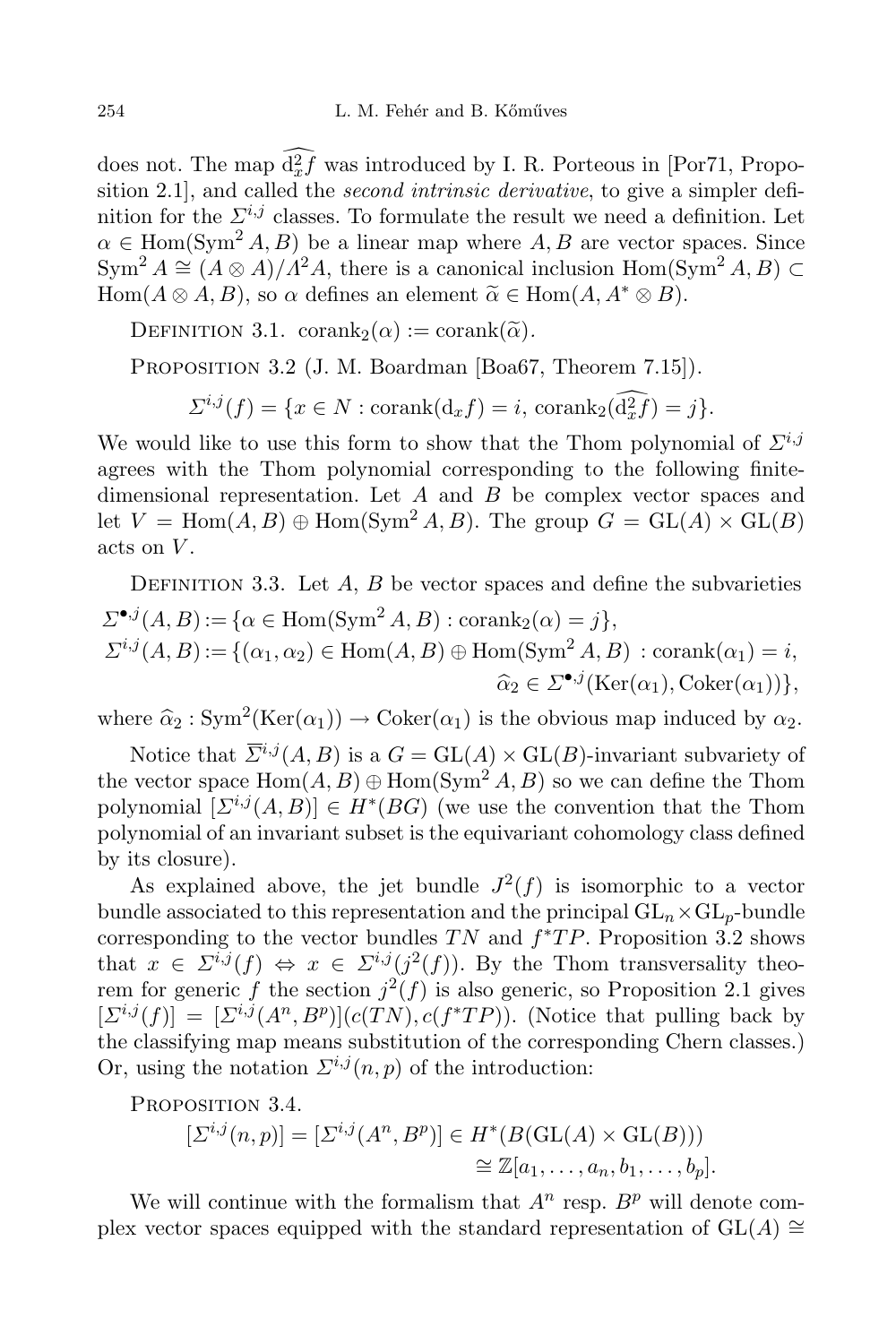$GL_n$  (resp.  $GL_n$ ). We will think of them either as vector spaces, representations or equivariant vector bundles over the one-point space; from this last viewpoint they have (equivariant) Chern classes  $a_1, \ldots, a_n$  (resp.  $b_1, \ldots, b_n$ ), which we will often treat as formal variables.

As mentioned before, the polynomials  $[\Sigma^{i,j}(n, p)]$  are stable in the following sense:

PROPOSITION 3.5. There exist polynomials  $[\Sigma^{i,j}(r)] \in \mathbb{Z}[c_1, c_2, \dots]$  such that for all pairs  $(n, p)$  of natural numbers with  $p - n = r$  we have

$$
[\Sigma^{i,j}(n,p)] = [\Sigma^{i,j}(r)](B^p - A^n),
$$

where the right hand side means that we substitute  $c_k(B^p - A^n)$  for  $c_k$  in the polynomial  $[\Sigma^{i,j}(r)]$ .

A more general theorem is due to J. Damon. A proof can be found e.g. in [FR04]. Here  $B - A$  denotes the difference in the Grothendieck group;  $c_i(B-A)$  can be interpreted as the *i*th Taylor coefficient of the formal power series  $(\sum_{k\geq 0} b_k t^k)/(\sum_{l\geq 0} a_l t^l)$ . For example,

$$
c_1(B - A) = b_1 - a_1,
$$
  

$$
c_2(B - A) = b_2 - a_2 + a_1^2 - a_1b_1,
$$

and so on.

4. Calculation of the Thom polynomials. It follows from Definition 3.3 that  $\Sigma^{i,j}(A^n, B^p)$  is empty if  $n < i$  and for  $n = i$  it has a particularly simple structure:

$$
\Sigma^{i,j}(A^i, B^{r+i}) = \{ (0, \alpha_2) : \alpha_2 \in \Sigma^{\bullet,j}(A^i, B^{r+i}) \},\
$$

so its Thom polynomial is a product:

$$
[\Sigma^{i,j}(A^i, B^{r+i})] = e(\text{Hom}(A^i, B^{r+i})) \cdot [\Sigma^{\bullet,j}(A^i, B^{r+i})],
$$

where  $e(\text{Hom}(A^i, B^{r+i}))$  is the Thom polynomial of  $\{0\} \subset \text{Hom}(\mathbb{C}^i, \mathbb{C}^{r+i})$  the (equivariant)  $Euler \, class$  of this representation—and  $[\Sigma^{\bullet,j}(A^i,B^{r+i})]$  is the Thom polynomial of the subvariety  $\overline{\Sigma}^{\bullet,j}(A^i, B^{r+i}) \subset \text{Hom}(\text{Sym}^2 A^i, B^{r+i}).$ Since the Euler class of a representation is the product of its weights we see that  $e = \prod(\beta_j - \alpha_i)$  where  $\alpha_i$  and  $\beta_j$  are the *Chern roots* of A and B, i.e.  $a_k$  is the k<sup>th</sup> elementary symmetric polynomial of the variables  $\alpha_i$ , and similarly  $b_k$  is the kth elementary symmetric polynomial of the variables  $\beta_i$ . Comparing this with Proposition 3.5 we get the equations

(1)  $[\Sigma^{i,j}(r)](B^{r+i-1} - A^{i-1}) = 0,$ 

(2) 
$$
[\Sigma^{i,j}(r)](B^{r+i} - A^i) = e(\text{Hom}(A, B)) \cdot [\Sigma^{\bullet,j}(A, B)].
$$

Equations (1) and (2) can also be interpreted as restriction equations in the sense of [FR04], the right hand side of equation (2) being an "incidence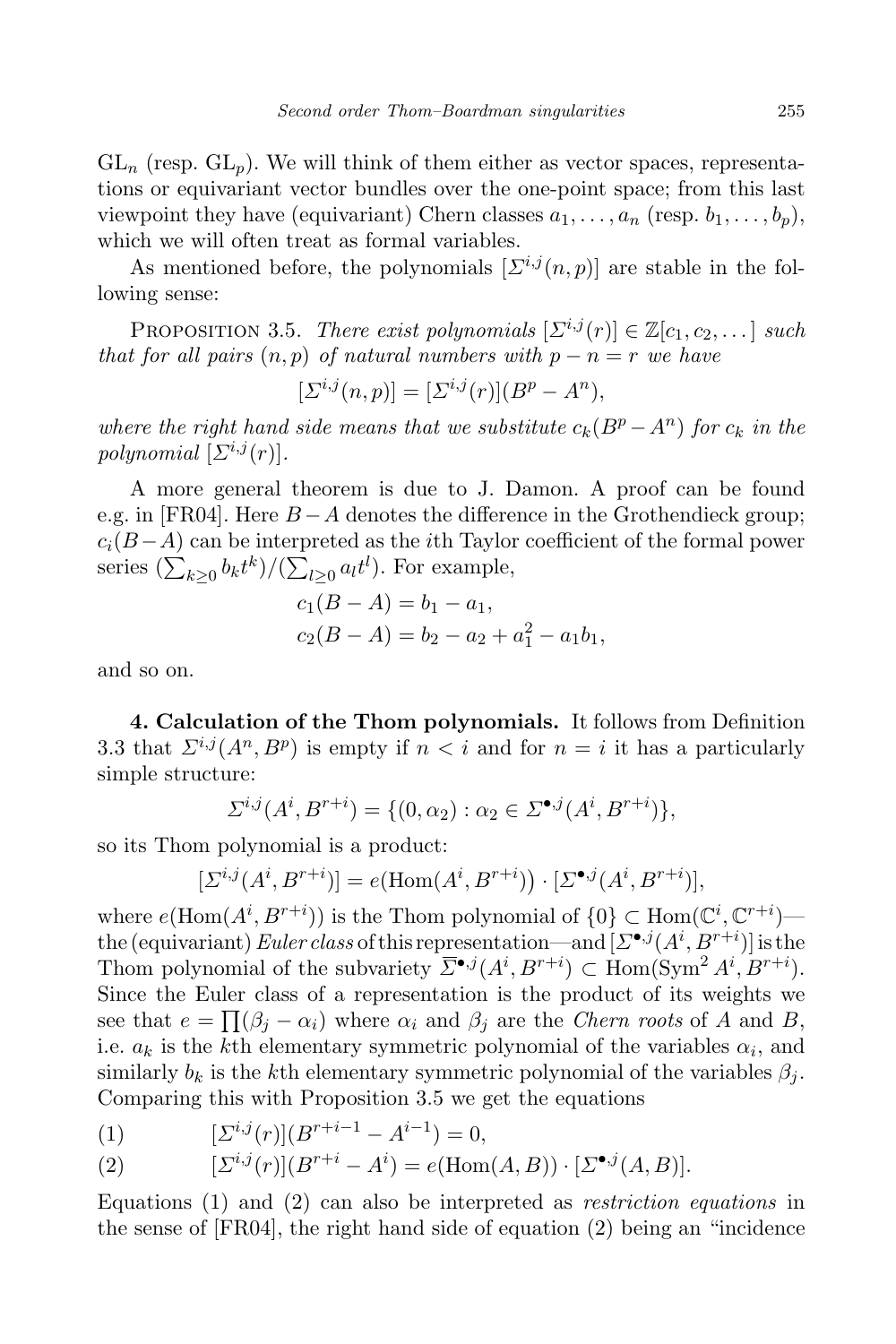class" in the sense of [Rim01]. From this point of view equation (1) follows from the obvious fact that  $\sum^{i,j}(f) \subset \sum^{i}(f)$  for any holomorphic map f, and equation (2) is a consequence of the local behavior of the set  $\Sigma^{i,j}(f)$  at a point of  $\Sigma^{i}(f)$ . This was indeed our first approach and we only later realized that (1) and (2) also follow from stability.

The idea of our calculation is to solve the system of equations (1) and (2). To do that, we have to study the homomorphism

 $\rho_{n,n} : \mathbb{Z}[c_1, c_2, \ldots] \to \mathbb{Z}[a_1, \ldots, a_n, b_1, \ldots, b_n]$ 

sending  $c_i$  to  $c_i(B^p - A^n)$ . Elements in the image of  $\varrho_{n,p}$  are called supersymmetric polynomials (or Schur functions in difference of alphabets). The following proposition states some of the fundamental properties of supersymmetric polynomials (in other words, of the map  $\varrho_{n,p}$ ).

PROPOSITION 4.1.

- (i) Ker $(\varrho_{n-1,p-1}) = \langle s_{\lambda} : n^p \subset \lambda \rangle$ , where  $\langle \rangle$  means the generated  $\mathbb{Z}$ module.
- (ii) Suppose that  $\lambda$  is a partition containing the "block" partition  $n^p$ . Also assume that  $(n+1)^{p+1} \not\subset \lambda$ , i.e.  $\lambda$  is of the form  $(n^p + \beta, \alpha)$ , where  $l(\beta) \leq p$  and  $\alpha_1 \leq n$ ; i.e.  $\lambda_i = n + \beta_i$  for  $i \leq p$  and  $\lambda_i = \alpha_{i-p}$ for  $i > p$ . Then

$$
s_{\lambda}(B^p - A^n) = \begin{cases} (-1)^{|\alpha|} e(\text{Hom}(A, B)) s_{\widetilde{\alpha}}(A) s_{\beta}(B), & (n+1)^{p+1} \not\subset \lambda, \\ 0, & (n+1)^{p+1} \subset \lambda. \end{cases}
$$

The proof can be found e.g. in [FP98, §3.2]. Part (i) is a corollary of a result of Pragacz [Pra88] on universally supported classes (avoiding ideal in the terminology of [FR04]) for  $\Sigma^i$ ; part (ii) is sometimes called the *factor*ization formula.

From this formula it is clear that the system of equations above does not have a unique solution: If we write the solution as a linear combination of Schur polynomials, we will have an ambiguity in the terms  $s_{\lambda}$  where  $(i+1)^{r+i+1} \subset \lambda$ . But it is also clear that all the other terms are uniquely determined by our equations. To our surprise, these ambiguous terms turn out to be zero:

THEOREM 4.2. Write the universal polynomial  $[\Sigma^{i,j}(r)]$  as a linear combination of Schur polynomials:  $[\Sigma^{i,j}(r)] = \sum e^{\lambda} s_{\lambda}$ , where  $e^{\lambda}$  are (integer) coefficients. Then  $e^{\lambda} = 0$  if  $(i + 1)^{r+i+1} \subset \lambda$ .

The proof, which is based on Ronga's [Ron72] pushforward formula for  $[\Sigma^{i,j}(r)]$ , is given in Section 5 (Theorem 5.1). The same proof yields some more vanishing results, but we do not need them.

Theorem 4.2, Proposition 4.1 and the two equations above together imply the following: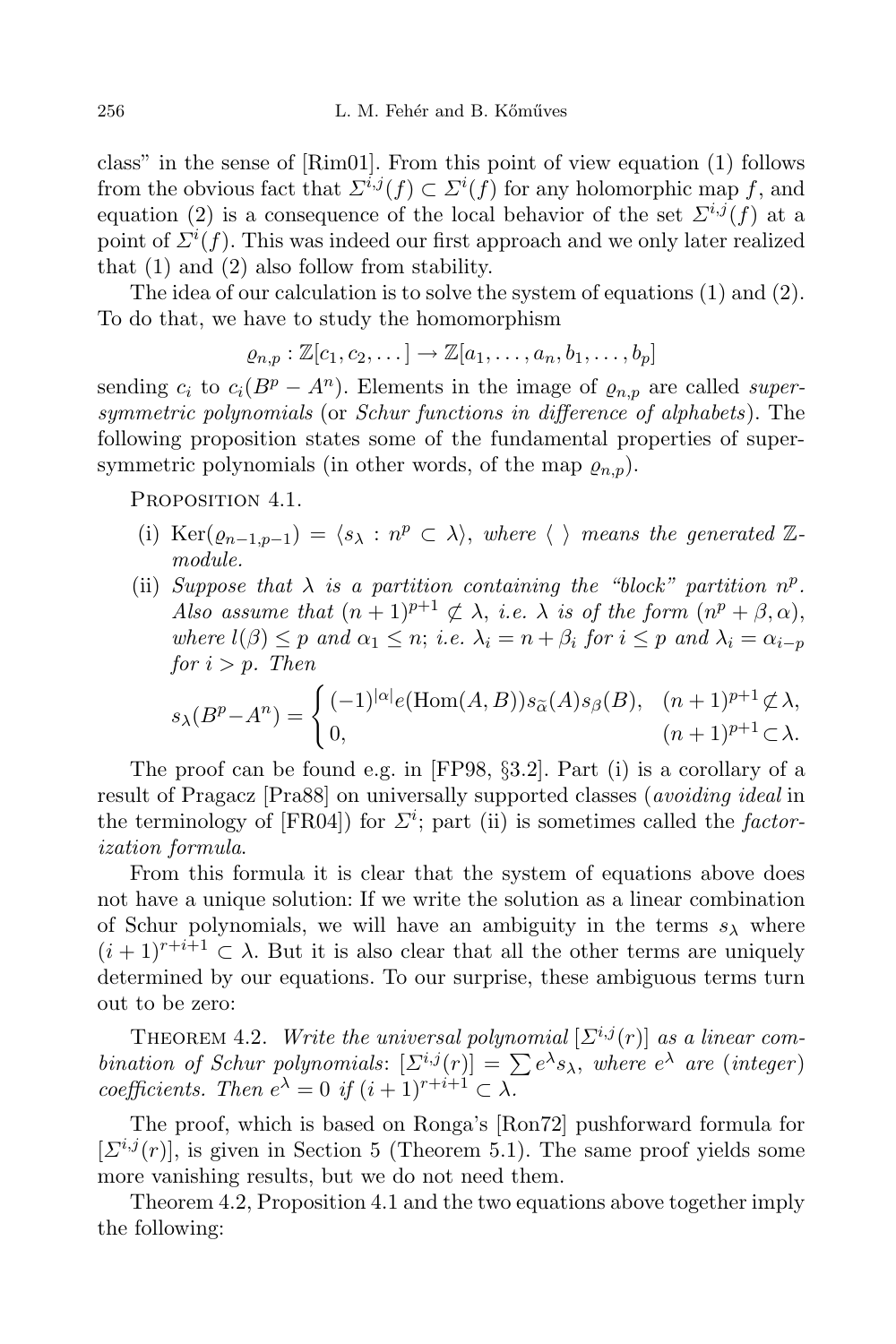COROLLARY 4.3. Write the polynomial  $[\Sigma^{\bullet,j}(A^i, B^{r+i})]$  as a linear combination of products of Schur polynomials in the variables  $a_i$  and  $b_i$ :

$$
[\Sigma^{\bullet,j}(A^i, B^{r+i})] = \sum e_{\alpha,\beta} s_{\alpha}(A) s_{\beta}(B).
$$

Then

$$
[\varSigma^{i,j}(r)]=\sum (-1)^{|\alpha|}e_{\alpha,\beta}s_{(i^{r+i}+\beta,\widetilde{\alpha})}.
$$

Calculating  $[\Sigma^{\bullet,j}(A^i, B^{r+i})]$  in this form seems to be a very difficult problem in general, although the difficulties are purely combinatorial, as we have the following pushforward formula (see also Lemma 5.2 about calculation of pushforward).

**PROPOSITION** 4.4. Let  $\pi$  :  $\text{Gr}_j(A^i) \rightarrow \text{pt}$  denote the projection map from the Grassmannian of j-planes in A to the one-point space, and  $0 \rightarrow$  $R^j \to \pi^* A \to Q^{i-j} \to 0$  the tautological exact sequence (of equivariant vector bundles) over  $\operatorname{Gr}_i(A)$ . Then

$$
[\Sigma^{\bullet,j}(A,B)] = \pi_* c_{\text{top}}(\pi^*B \otimes (R \otimes Q + \text{Sym}^2 R)^*),
$$

where the equation lives in  $H_{\mathrm{GL}_i \times \mathrm{GL}_h}^*(\mathrm{pt})$  (in particular,  $c_{\mathrm{top}}$  is the equivariant top Chern class).

Let us emphasize that in the light of Corollary 4.3 above, this formula, while much simpler than Ronga's or Kazarian's pushforward formulas for  $[\Sigma^{i,j}(r)]$ , contains the same amount of information. The proof of the proposition is analogous to [LP00, §3]; we do not repeat it here, as we will not use this formula in the rest of the paper.

There are two particular cases when we know the solution in the required form, namely, the cases  $r + i = 1$  and  $j = 1$ . It is not hard to see why these are simpler from the pushforward formula above.

THEOREM 4.5.

 $[\Sigma^{\bullet,j}(A^i,L^1)] = 2^j \cdot s_\delta(A^* \otimes \sqrt{L})$  where  $\delta = (j, j-1, \ldots, 2, 1).$ 

Note that the line bundle  $L$  has no square root, so the formula above should be understood formally: the only Chern root of  $\sqrt{L}$  is  $\beta/2$  where  $\beta = \beta_1$  is the Chern root of L, and then the Chern roots of  $A^* \otimes \sqrt{L}$  are  $-\alpha_1 + \beta/2, \ldots, -\alpha_n + \beta/2.$ 

*Proof.* Notice that the elements of  $Hom(Sym^2 \mathbb{C}^i, \mathbb{C})$  can be identified with symmetric  $i \times i$  matrices and then corank<sub>2</sub> = corank, so the Thom polynomial in question is given by the twisted symmetric degeneracy locus formula ([HT84], [JLP82], [Pra90], [Ful96]). A general explanation of twisting can be found in [FNR05].

THEOREM 4.6. 
$$
[\Sigma^{\bullet,1}(A^i, B^{r+i})] = c_{i(r+i-1)+1}(A^* \otimes B - A).
$$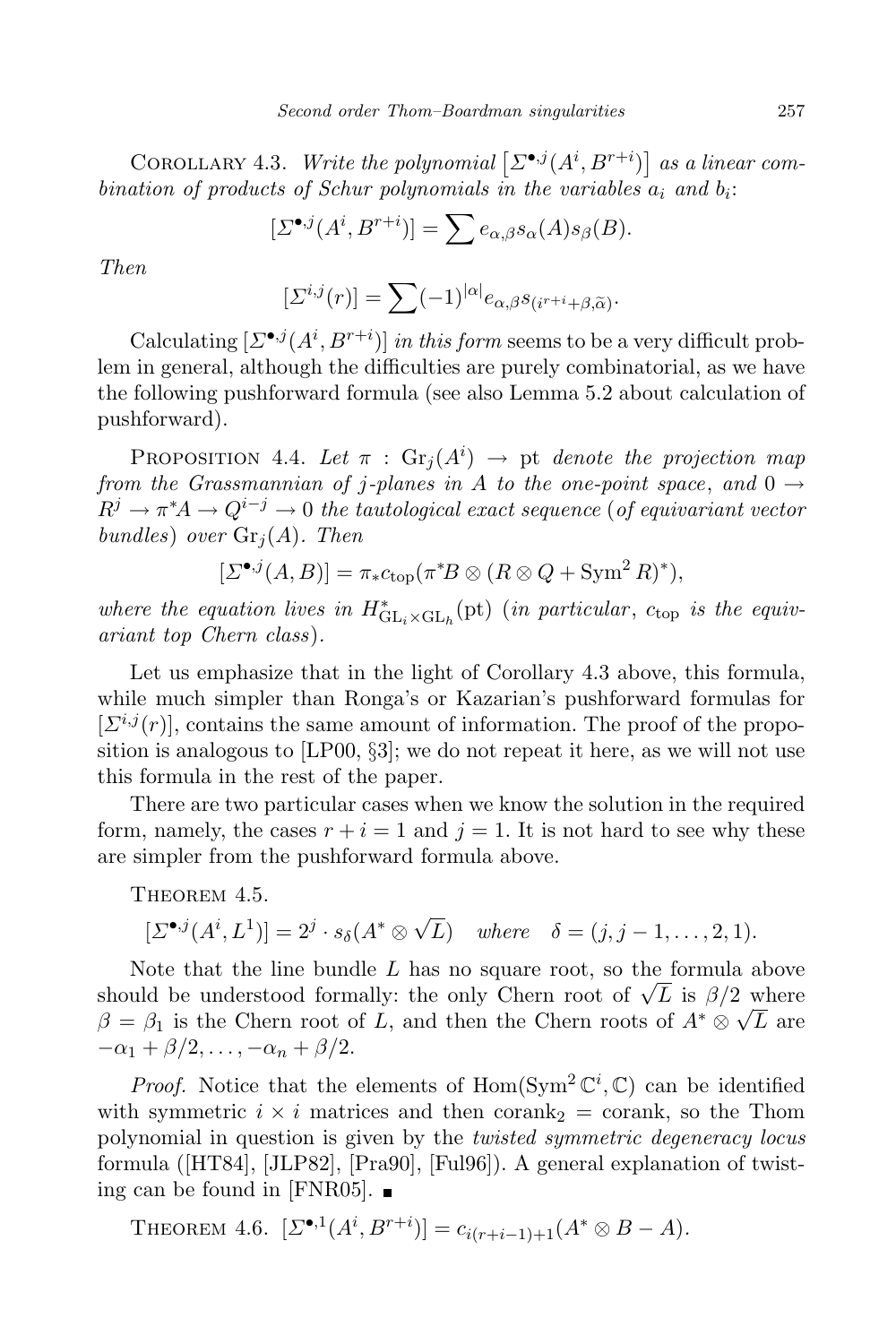*Proof.* The codimension of  $\Sigma^{\bullet,1}(V^n,W^p) \subset \text{Hom}(\text{Sym}^2 V, W)$  is  $pn$  $n+1$ , which equals the codimension of  $\Sigma^1(V, V^* \otimes W) \subset \text{Hom}(V, V^* \otimes W)$  $=$  Hom( $V \otimes V, W$ ); so exactly as noted in [LP00, §1.11.1], where a similar degeneracy locus problem is considered, we are in the situation of the Giambelli–Thom–Porteous formula:

$$
[\Sigma^{\bullet,1}(V^n, W^p)] = [\Sigma^1(V, V^* \otimes W)] = c_{pn-n+1}(V^* \otimes W - V).
$$

According to Corollary 4.3, the only thing we need is the separation of variables in the formulas of Theorems 4.5 and 4.6. We will use the following lemma, due to Lascoux.

Lemma 4.7 ([Las78]). Set

$$
E_{\lambda/\mu}(n) = \det \left[ \binom{\lambda_i + n - i}{\mu_j + n - j} \right]_{i,j \le n}
$$

(1) Let  $A^n$  and  $B^p$  be an n-dimensional and a p-dimensional vector bundle, respectively. Then

$$
\sum_{k} c_{k}(A \otimes B) = \sum_{\mu \subset \lambda \subset p^{n}} E_{\lambda/\mu}(n) s_{\mu}(A) s_{\mathbb{G}\tilde{\lambda}}(B).
$$

.

(2) Furthermore, if L is a line bundle and  $\lambda$  is partition with  $l(\lambda) \leq n$ , then

$$
s_{\lambda}(A \otimes L) = \sum_{\mu \subset \lambda} E_{\lambda/\mu}(n) \cdot c_1(L)^{|\lambda| - |\mu|} \cdot s_{\mu}(A).
$$

REMARK. The coefficients  $E_{\lambda/\mu}(n)$  are known to be nonnegative. This is for example a very special case of [Pra96, Corollary 7.2] which says that if we set

$$
s_{\lambda}(S^{\mu_1}E_1\otimes\cdots\otimes S^{\mu_k}E_k)=\sum e_{\lambda,\mu}^{\nu}s_{\nu_1}(E_1)\cdots s_{\nu_k}(E_k),
$$

where  $S^{\mu}$  is the Schur functor associated to the partition  $\mu$ , then all the coefficients  $e^{\nu}_{\lambda,\mu}$  will be nonnegative.

A more concrete way to see this nonnegativity is via the following formula (which also motivates our notation): Suppose that  $n \geq l(\lambda), l(\mu)$  (if this is not the case, one should take  $(\lambda_1, \ldots, \lambda_n)$  and  $(\mu_1, \ldots, \mu_n)$  instead of  $\lambda$  and  $\mu$  on the r.h.s.); then

$$
E_{\lambda/\mu}(n) = s_{\lambda/\mu}\left(1, \frac{1}{2!}, \frac{1}{3!}, \frac{1}{4!}, \dots\right) \cdot \prod_{(i,j)\in\lambda/\mu} (n-i+j),
$$

where we substitute  $1/k!$  for the kth *elementary symmetric polynomial* in the skew Schur polynomial  $s_{\lambda/\mu}$ . The proof of the formula is a straightforward computation (one observes that in the expansion of the determinant  $E_{\lambda/\mu}(n)$ each term is the polynomial  $\prod (n - i + j)$  up to a scalar factor). Another corollary is that  $E_{\lambda/\mu}(n) = 0$  if  $\mu \not\subset \lambda$ .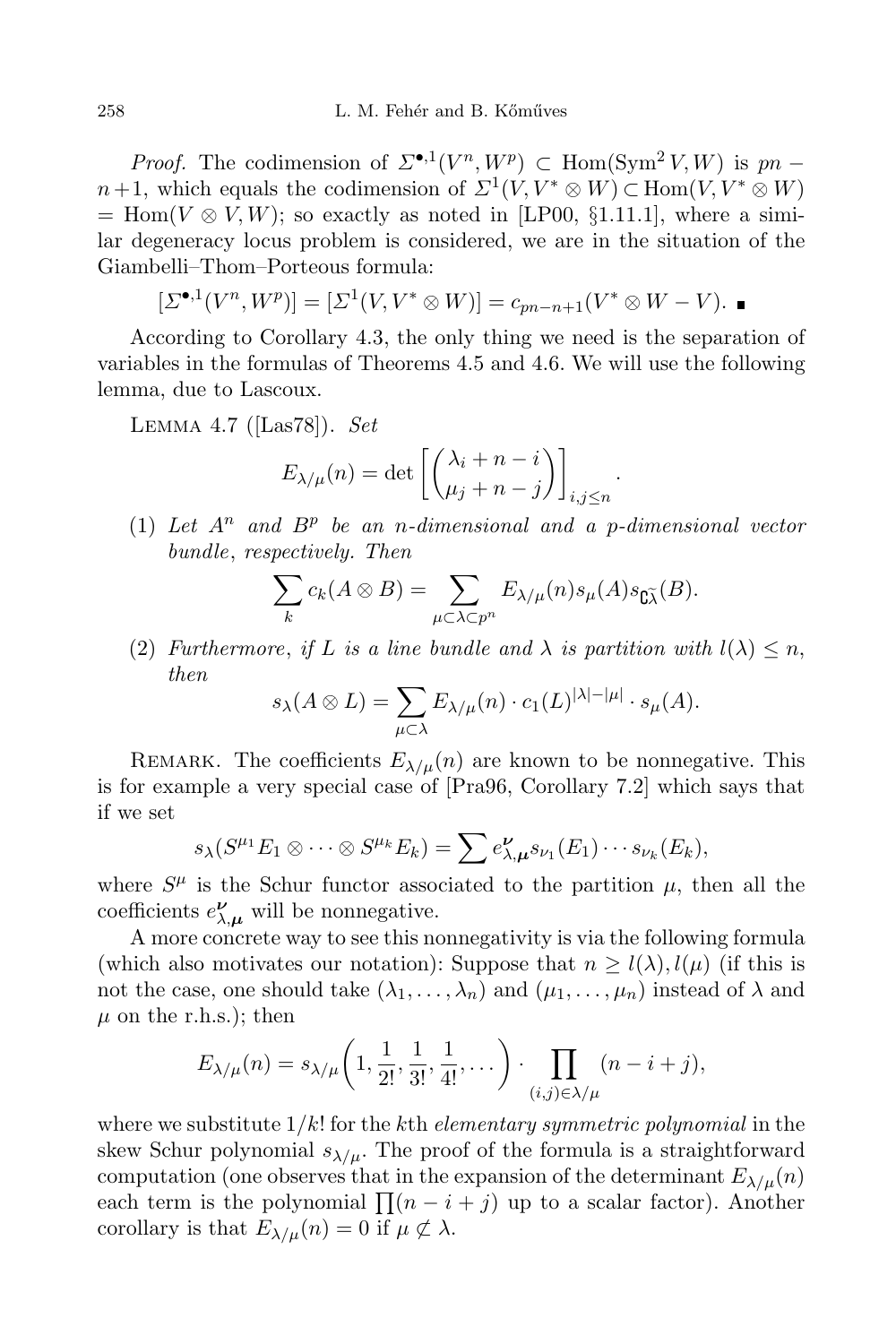The lemma, together with Theorem 4.5 and the framework built above, immediately implies one of our main theorems:

Theorem 4.8. The Thom polynomial of the second order Thom–Boardman singularity  $\Sigma^{i,j}(-i+1)$  is

$$
[\varSigma^{i,j}(-i+1)] = \sum_{\mu \subset \delta} 2^{|\mu|-j(j-1)/2} \cdot E_{\delta/\mu}(i) \cdot s_{(d-|\mu|,\widetilde{\mu})}
$$

where  $\delta$  is the "staircase" partition  $\delta = (j, j - 1, \ldots, 2, 1)$  and

$$
d = \text{codim } \Sigma^{i,j}(-i+1) = i + |\delta| = i + {j+1 \choose 2}.
$$

Similarly, Theorem 4.6 leads to

THEOREM 4.9. Using the shorthand notation  $h = r + i$ , we have

$$
[\Sigma^{i,1}(r)] = \sum_{(\lambda,\mu)\in J} s_{(i^h+\lambda,\mu)} \cdot \sum_{x\in\{0,1\}^{l(\mu)}} E_{\widetilde{\mathsf{U}\lambda}/(\mu-x)}(i)
$$

where  $J = \{(\lambda, \mu) : \lambda \subset i^h, \mu_1 \leq i, |\lambda| + |\mu| = ih - i + 1, \text{ and } \mu - x \text{ is a valid}\}$ partition}.

*Proof.* According to Corollary 4.3, to solve the equation for  $[\Sigma^{i,1}]$  all we have to do is to expand  $c_{ih-i+1}(A^* \otimes B - A)$  into a linear combination of products of Schur polynomials. For convenience, we calculate the total Chern class

$$
\sum_{m\geq 0} c_m(A^*\otimes B-A)=\Big(\sum_{k\geq 0} c_k(A^*\otimes B)\Big)\cdot \Big(\sum_{l\geq 0} c_l(-A)\Big).
$$

Using Lemma 4.7, the Pieri formula, and

$$
c(-A) = \sum_{l \ge 0} c_l(-A) = \sum_{k \ge 0} (-1)^k s_k(A),
$$

we get

$$
c(A^* \otimes B - A) = \sum_{\mu \subset \lambda \subset i^h} \sum_{x \in \{0,1\}^{l(\mu)}} (-1)^{|\mu + x|} E_{\widetilde{\lambda}/\widetilde{\mu}}(i) \cdot s_{(\mu+x)}(A) s_{\mathbf{C}\lambda}(B),
$$

where the second sum runs over 0-1 sequences such that  $\mu + x$  is a valid partition. From this the theorem follows directly, by using the fact that  $E_{\lambda/\mu}(k) = 0$  if  $\mu \not\subset \lambda$  and  $k \geq l(\lambda), l(\mu)$ .

Note that in both cases, the Thom polynomial is a nonnegative linear combination of Schur polynomials. Based on computational evidence, we can formulate the following

CONJECTURE. The Thom polynomials of all Thom–Boardman classes can be written as nonnegative linear combinations of Schur polynomials.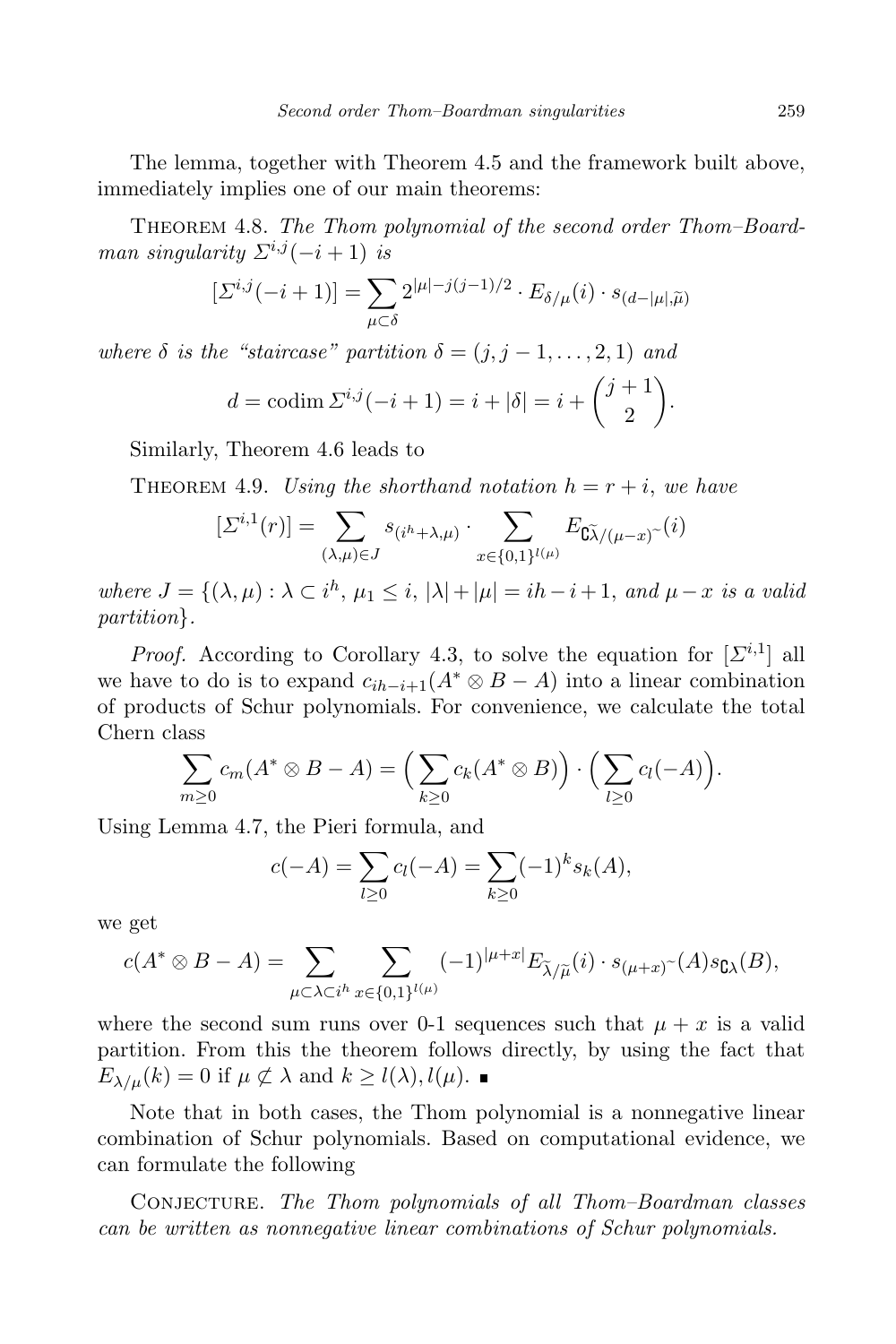The nonnegativity of coefficients of Thom polynomials has also been observed by Pragacz in [Pra].

With some work, we can get a more compact formula. Recall the shorthand notations

$$
\begin{Bmatrix} n \\ k \end{Bmatrix} := \sum_{j=0}^{k} \binom{n}{j} \quad \text{and} \quad F_{\lambda/\mu}(n) := \det \left[ \begin{Bmatrix} \lambda_k + n - k \\ \mu_l + n - l \end{Bmatrix} \right]_{k,l \le n}.
$$

Note that the numbers  $\{n\brace k}$  also form a Pascal-like triangle:

1 1 2 1 3 4 1 4 7 8 1 5 11 15 16 1 6 16 26 31 32

Theorem 4.10.

$$
[\varSigma^{i,1}(r)]=\sum_{(\nu,\mu)\in I}F_{\nu/\mu}(i)\cdot s_{(i^h+\mathbf{G}\widetilde{\nu},\widetilde{\mu})}
$$

where  $I = \{(\nu, \mu) : \nu \subset h^i, l(\mu) \leq i, \text{ and } |\nu| - |\mu| = i - 1\}.$ 

REMARK. Note that the coefficients do not depend on the relative codimension  $r = h - i$ . This is not a coincidence, and a similar phenomenon occurs for a large class of singularities; see [FR] and the discussion in the introduction.

*Proof.* According to Theorem 4.9, the coefficient  $a_{\nu,\mu}$  of  $s_{(i^h+\mathbb{G}\tilde{\nu},\tilde{\mu})}$  is a sum which we can rewrite as follows:

$$
a_{\nu,\mu} = \sum_{x \in \{0,1\}^{\mu_1}} E_{\nu/(\tilde{\mu} - x)}(i) = \sum_{\alpha_1 = \mu_2}^{\mu_1} \sum_{\alpha_2 = \mu_3}^{\mu_2} \cdots \sum_{\alpha_i = 0}^{\mu_i} E_{\nu/\alpha}(i).
$$

Expanding the determinant  $E_{\nu/\alpha}(i)$  and rearranging the sums yields

$$
a_{\nu,\mu} = \det \left[ \begin{Bmatrix} \nu_k + i - k \\ \mu_l + i - l \end{Bmatrix} - \begin{Bmatrix} \nu_k + i - k \\ \mu_{(l+1)} + i - (l+1) \end{Bmatrix} \right]_{k,l \leq i}.
$$

Observe that  $a_{\nu,\mu}$  is of the form  $\det(A - B)$  where

$$
B_{k,l} = \begin{cases} A_{k,l+1} & \text{if } l < n, \\ 0 & \text{if } l = n. \end{cases}
$$

It is then an easy exercise to prove that  $\det(A + \beta B) = \det(A)$  for any  $\beta \in \mathbb{C}$ .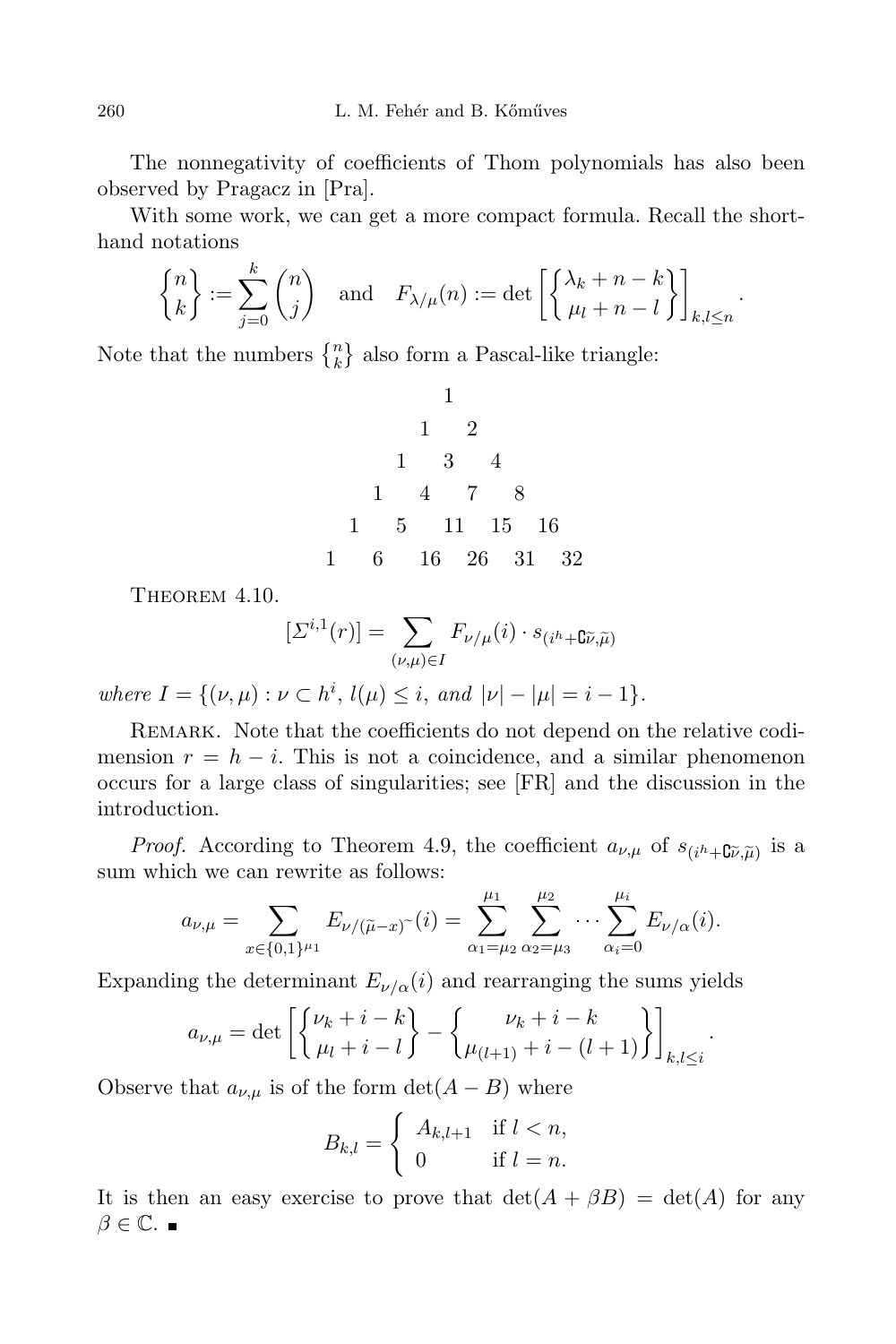5. Review of Ronga's formula. Ronga's result [Ron72], expressed in our language, is the following. Let  $D^n \to M$  be a rank n complex vector bundle,  $p : Gr_i(D) \to M$  the bundle of Grassmannians of *i*-planes in D, and let  $E \to \text{Gr}_i(D)$  be the tautological subbundle over  $\text{Gr}_i(D)$ ; finally,  $\pi: \operatorname{Gr}_i(E) \to \operatorname{Gr}_i(D)$  is the bundle of Grassmannians of *j*-planes in E and  $0 \to R^j \to \pi^* E \to Q^{i-j} \to 0$  the tautological exact sequence of vector bundles over  $\text{Gr}_i(E)$ . Furthermore, introduce the shorthand notations  $h =$  $r + i$  and  $k = ij - \binom{j}{2}$  $i(2)$ . Now

$$
\begin{aligned} [\Sigma^{i,j}(r)](-D) \\ &= (-1)^{hk} p_* \pi_*[s_{(n+r)i}(\pi^* E^*) \cdot s_{h^k}(R \otimes Q + \text{Sym}^2 R + \pi^* p^* D - \pi^* E)] \end{aligned}
$$

where the left hand side means that we insert the Chern classes of  $-D$ (which are the same as the Segre classes of  $D^*$ ) into the universal polynomial  $[\Sigma^{i,j}(r)]$ . This formula is not very well suited for direct computations; nevertheless, we can use it to get some qualitative information about these Thom polynomials.

THEOREM 5.1. Write the universal polynomial  $[\Sigma^{i,j}(r)]$  as a linear combination of Schur polynomials:  $[\Sigma^{i,j}(r)] = \sum e^{\lambda} s_{\lambda}$ , where  $e^{\lambda}$  are (integer) coefficients. Then  $e^{\lambda} = 0$  if  $\lambda$  satisfies any of the following three conditions:

- (a)  $i^h \not\subset \lambda$ ,
- (b)  $(i+1)^{h+1} \subset \lambda$ ,
- (c)  $\lambda_1 > i + k$ .

We will use the following well known lemma (see [JLP82]) about pushforwards (or Gysin maps):

LEMMA 5.2. Let  $E^n \to M$  be a complex vector bundle,  $\pi : \text{Gr}_r(E) \to M$ the bundle of Grassmannians of r-planes in E, and  $0 \to R^r \to \pi^*E \to Q^q \to 0$ the tautological exact sequence of bundles over  $\text{Gr}_r(E)$ . Then

$$
\pi_*[s_\mu(R)s_\nu(Q)] = s_{(\nu - r^q, \mu)}(E).
$$

REMARK. This formula should be understood as follows:  $(\nu - r^q, \mu)$  is very often not a valid partition; but we can extend the definition of the Schur polynomials to arbitrary sequences. Every such "generalized Schur polynomial" is either zero or a "usual Schur polynomial" up to sign. For example for the particular case  $\nu = 0$  the formula gives

$$
\pi_* s_\mu(R) = s_{(-r^q,\mu)}(E) = (-1)^{qr} s_{\mu - q^r}(E),
$$

which is zero if  $q^r \not\subset \mu$  (this special case was also proved in [Ron72]). Note also that  $\pi_*$  is an  $H^*(M)$ -module homomorphism.

Proof of Theorem 5.1. With some abuse of notation, we will omit pullbacks from the formulas; that is, we will simply write E instead of  $\pi^*E$  and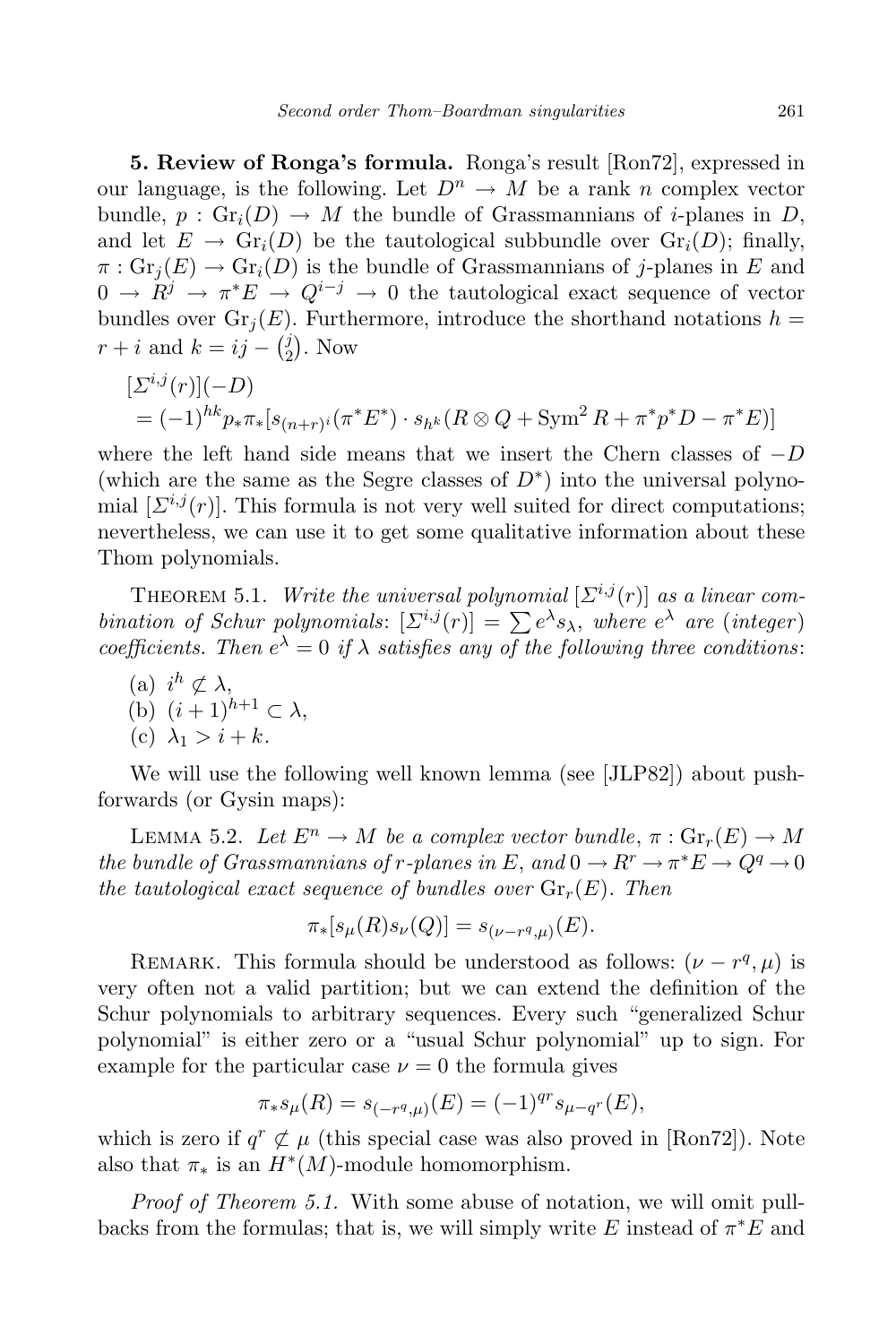so on. All three claims will be consequences of the following computation. First, using the expansion

$$
s_{\lambda}(A+B) = \sum_{\mu,\nu} c_{\mu,\nu}^{\lambda} \cdot s_{\mu}(A) s_{\nu}(B),
$$

which, for the special case  $\lambda = h^k$  gives  $s_{h^k}(A + B) = \sum_{\mu \subset h^k} s_{\mu}(A) s_{\mathbf{C}^{\mu}}(B)$ , we get

$$
[\Sigma^{i,j}(r)](-D) = (-1)^{hk} \sum_{\lambda \subset h^k} p_*[s_{(n+r)^i}(E^*)s_{\lambda}(D-E) \cdot \pi_*s_{\mathbb{C}\lambda}(R \otimes Q + \text{Sym}^2 R)].
$$

We are not interested in the exact result of the inner pushforward; instead we just set

$$
(-1)^{hk} \cdot \pi_* s_{\mathbf{C}\lambda}(R \otimes Q + \operatorname{Sym}^2 R) = \sum_{l(\mu) \leq i} f_{\lambda}^{\mu} \cdot s_{\mu}(E),
$$

where  $f^{\mu}_{\lambda}$  $\lambda$  are some coefficients. Using the above expansion again, now for  $s_\lambda(D - E)$ , we get

$$
[\Sigma^{i,j}(r)](-D) = \sum_{\lambda \subset h^k} \sum_{\alpha,\beta \subset \lambda} \sum_{l(\mu) \leq i} c_{\alpha,\beta}^{\lambda} f_{\lambda}^{\mu} \cdot s_{\alpha}(D) \cdot p_*[s_{(n+r)^i}(E^*) s_{\widetilde{\beta}}(E^*) s_{\mu}(E)].
$$

Using the Littlewood–Richardson rule, Lemma 5.2 and the fact that the rank of  $E$  is  $i$ , we find immediately that

$$
p_*[s_{(n+r)^i}(E^*)s_{\widetilde{\beta}}(E^*)s_{\mu}(E)] = \sum_{l(\gamma)\leq i} g_{\gamma} \cdot s_{h^i+\gamma}(D),
$$

where the  $g_{\gamma}$ 's are integer coefficients. Now, we see that  $[\Sigma^{i,j}](-D)$  is a linear combination of terms of the form  $s_{\alpha}(D)s_{(h^i+\gamma)}(D)$ , where  $\alpha \subset h^k$  and  $l(\gamma) \leq i$ . From the Littlewood–Richardson rule it follows directly that the expansion of such a term satisfies the *duals* of all three claims of the theorem, that is, the duals of the partitions appearing in the expansions satisfy the three conditions; thus, by the identity  $s_{\lambda}(-D) = s_{\tilde{\lambda}}(D^*) = (-1)^{|\lambda|} s_{\tilde{\lambda}}(D)$  the theorem follows. ■

**6. Examples.** The Thom polynomials of the singularities  $\sum^{i,j}(-i+1)$ for  $j \leq 2$  are  $[\Sigma^{i,0}] = s_i,$  $[\Sigma^{i,1}] = i s_{i+1} + 2 s_{i,1},$  $[\Sigma^{i,2}] = \binom{i+1}{2}$ 3  $\setminus$  $s_{i+3} + (i^2-1)s_{i+2,1} + 2(i+1)s_{i+1,2} + 2(i-1)s_{i+1,1,1} + 4s_{i,2,1}.$ 

*Morin singularities.* Recall that the Morin singularity  $A_2(r)$ , where r is the relative codimension  $r = p - n$ , is  $A_2(r) = \sum^{1,1}(r)$  for r nonnegative and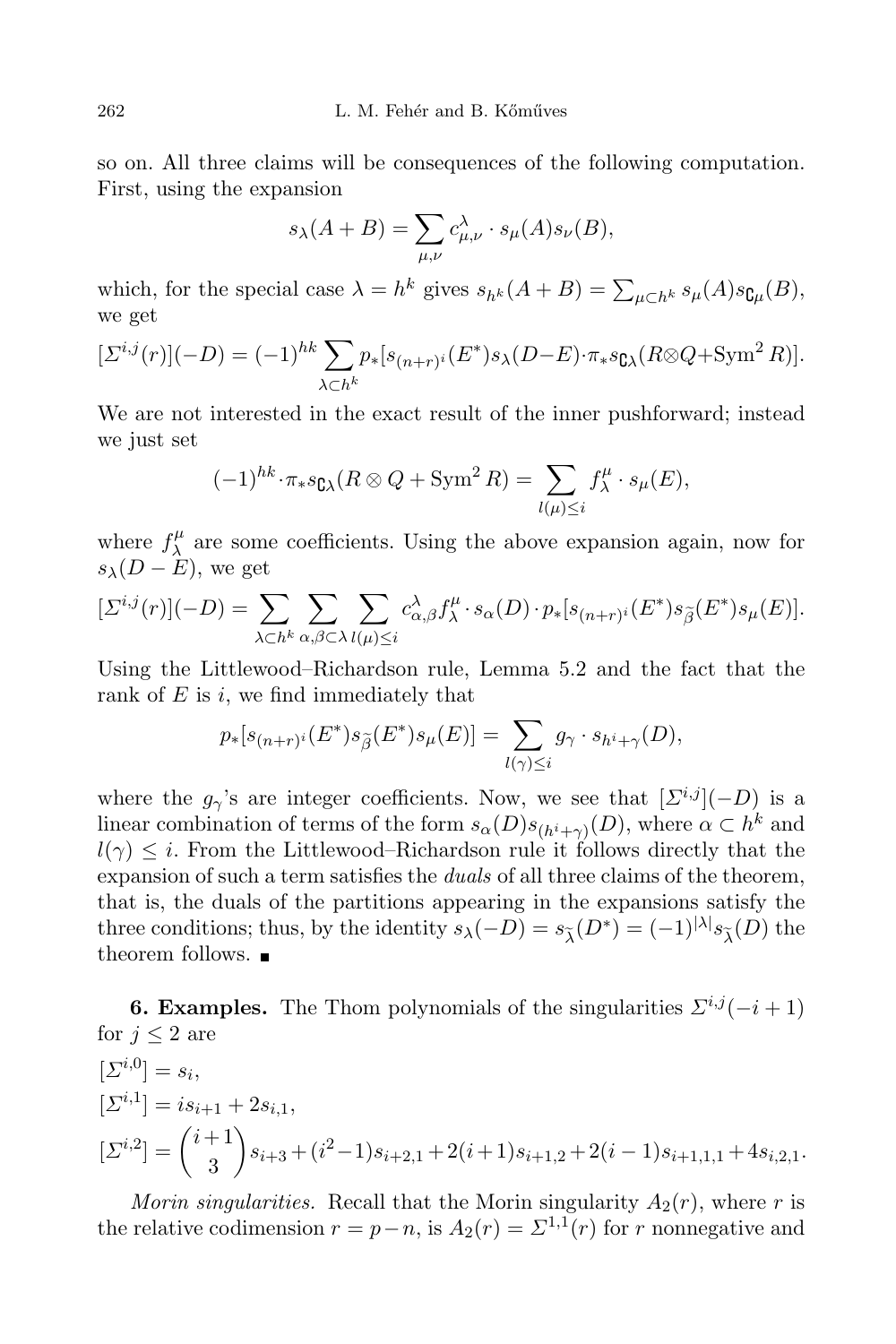$A_2(r) = \sum_{r} 1-r}(r)$  for r negative. We have

$$
[A_2(r)] = \begin{cases} \sum_{k=0}^{r+1} 2^k s_{2r+1-k,1^{2k}} & \text{if } r \ge 0, \\ 2s_{1-r,1} + (1-r)s_{2-r} & \text{if } r \le 0. \end{cases}
$$

The  $r \geq 0$  case is already known (see [Ron72]).

Thom polynomials of  $\Sigma^{2,1}$ . Let  $h = r + 2$ . Then

$$
\left[\Sigma^{2,1}(r)\right] = \sum_{K} \left( \begin{Bmatrix} a+1 \\ d+1 \end{Bmatrix} \begin{Bmatrix} b \\ c \end{Bmatrix} - \begin{Bmatrix} a+1 \\ c \end{Bmatrix} \begin{Bmatrix} b \\ d+1 \end{Bmatrix} \right) \cdot s_{(h+d,h+c,h-b,h-a)}.
$$

where  $K = \{(a, b, c, d) \in \mathbb{N}^4 : b \le a \le h, c \le d, c + d = a + b - 1\}.$ 

REMARK. We can state the analogous theorems for real singularities using cohomology with  $\mathbb{Z}_2$ -coefficients, by replacing Chern classes with the corresponding Stiefel–Whitney classes. The Thom polynomials for the real  $\Sigma^{i,1}(-i+1)$  were already calculated by Thom in [Tho56].

## References

- [AVGL91] V. I. Arnold, V. A. Vassiliev, V. V. Goryunov, and O. V. Lyashko, Singularities. Local and global theory, Dynamical Systems VI, Encyclopedia Math. Sci. 6, Springer, 1993.
- [BFR02] G. Bérczi, L. M. Fehér, and R. Rimányi, Expressions for resultants coming from the global theory of singularities, in: Topics in Algebraic and Noncommutative Geometry, L. McEwan et al. (eds.), Contemp. Math. 324, Amer. Math. Soc., 2002, 63–69.
- [Boa67] J. M. Boardman, Singularities of differentiable maps, Publ. Math. I.H.É.S. 33 (1967), no. 2, 21–57.
- [FNR05] L. M. Fehér, A. Némethi, and R. Rimányi, *Degeneracy of 2-forms and 3*forms, Canad. Math. Bull. 48 (2005), 547–560.
- [FR] L. M. Fehér and R. Rimányi, *Relations among Thom polynomials*, in preparation.
- [FR04] —, —, Calculation of Thom polynomials and other cohomological obstructions for group actions, in: Real and Complex Singularities, Contemp. Math. 354, Amer. Math. Soc., 2004, 69–93.
- [Ful96] W. Fulton, Schubert varieties in flag bundles for the classical groups, in: Proceedings of the Hirzebruch 65 Conference on Algebraic Geometry, Israel Math. Conf. Proc. 9, Bar-Ilan Univ., 1996, 241–262.
- [FP98] W. Fulton and P. Pragacz, Schubert Varieties and Degeneracy Loci, Lecture Notes in Math. 1689, Springer, 1998.
- [Gaf83] T. Gaffney, The Thom polynomial of  $\overline{\Sigma^{1,1,1,1}}$ , in: Singularities, Proc. Sympos. Pure Math. 40, Amer. Math. Soc., 1983, 399–408.
- [HT84] J. Harris and L. W. Tu, On symmetric and skew-symmetric determinantal varieties, Topology 23 (1984), 71–84.